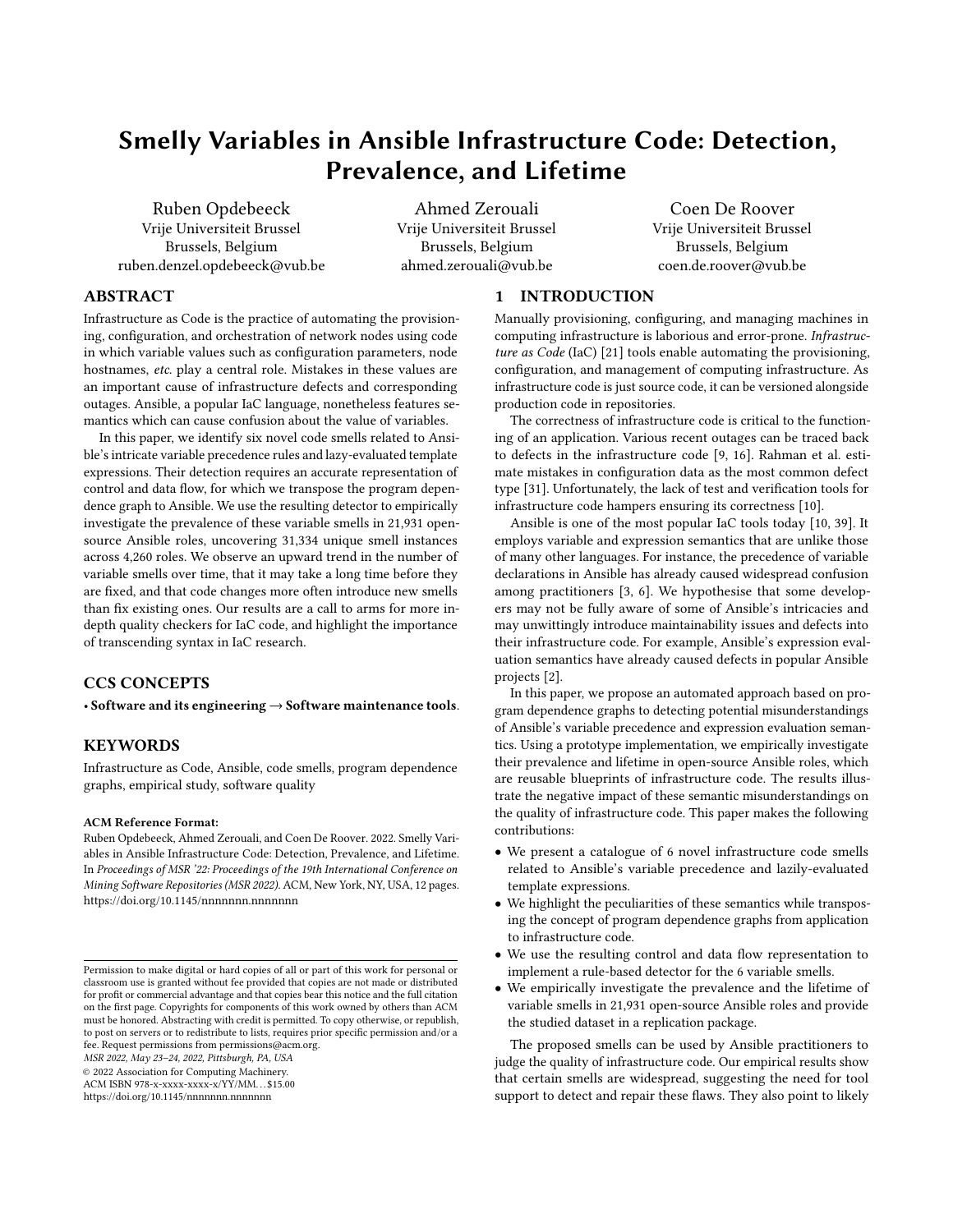#### MSR 2022, May 23–24, 2022, Pittsburgh, PA, USA Ruben Opdebeeck, Ahmed Zerouali, and Coen De Roover

```
1 # Contents of vars/main.yml
2 docker_network_name: "network-{{ 999 | random }}"
 3
4 # Contents of tasks/main.yml
5 - name: Ensure network is created
    docker_network:
      name: "{{ docker_network_name }}"
 8
9 - name: Define container name
10 set fact:
11 container name: "redis-{{ 999 | random }}"
12
13 - name: Ensure redis container is started
14 docker_container:
15 name: "{{ container_name }}"
16 image: redis
17 state: started
18 networks:
19 - name: "{{ docker_network_name }}"
20 vars:
21 container_name: "unused!" # Because of set_fact on line 11
```
Figure 1: Defective role managing a Docker container.

misunderstandings about Ansible's semantics, which may aid language designers in building safer IaC languages.

# <span id="page-1-3"></span>2 INTRODUCTION TO ANSIBLE

Ansible enables automating the provisioning, configuration, and management of computing infrastructure. Practitioners create a playbook consisting of a number of plays. A play targets a group of nodes, which are configured according to the play's tasks. A task executes exactly one action which performs the necessary changes on the node. Actions enable declaring what the machine's configuration should be without specifying how. Ansible ships with several predefined actions, whose responsibilities range from installing software through a package manager, over managing firewall rules, to provisioning cloud servers. Plays can also include reusable roles, which are collections of tasks intended for a specific purpose, such as installing and configuring an HTTP server. The Ansible Galaxy ecosystem<sup>[1](#page-1-0)</sup> curates open-source roles, which can be considered the libraries of Ansible [\[27\]](#page-11-4) and are the main subject of this study.

#### 2.1 Motivating Example

Figure [1](#page-1-1) depicts an example role comprising three tasks (lines 5–7, 9–11, and 13–21, respectively). This role ensures that a Docker container is started and associated with a certain Docker network (a virtual network of Docker containers). The first task (lines 5–7) will create this network if it does not exist, through the docker\_network action. This action takes the desired name of the network as an argument. Subsequently, the second task (lines 9–11) will define a variable containing the name of a Docker container. Finally, the third task (lines 13–21) will ensure that the container is started, is given the previously-defined name, and is assigned to the newlycreated network.

As illustrated, Ansible code is essentially a data structure written in YAML. A task is a key-value mapping, the keys of which determine its execution by Ansible. The example assigned each task a diagnostic name through the key name. In general, a key that

does not correspond to a built-in is considered the task's action to execute. Inner keys can be used to shape the execution of an action. Among others, the when key can be used to skip the action's execution under given conditions, and the loop key can be used to execute the action for each item in a list.

The example shows the definition of a variable named docker\_network\_name on line 2. The variable is initialised using an expression that generates a random network name. It is then used twice, in the expressions on lines 7 and 19, as the name of the created network. Somewhat surprisingly, these two occurrences of the variable will have different values thus rendering the role defective. In fact, this is a simplified version of a real-world mistake found in the RedHatGov.openstack\_instance role. To understand why, we need to delve into the intricate details of Ansible semantics.

#### 2.2 Template Expressions

Ansible programs can feature Jinja2 template expressions demarcated by double braces. Each template expression within a string will be evaluated and will be substituted by its result into the string. Expressions can manipulate data through filters (denoted by the | character), tests, "lookup" calls, etc. Importantly, Ansible features a form of lazy evaluation for template expressions. An expression is not evaluated until its value is needed. Thus, a variable is bound to an expression rather than to its value. The expression is evaluated to a value when the variable is looked up and consumed. Note that the resulting evaluation value is not cached. Instead, the expression bound to a variable is re-evaluated for each of its occurrences.<sup>[2](#page-1-2)</sup>

This reliance on referential transparency to evaluate variable references requires that initialisers are pure and do not affect or rely on any form of state. Nonetheless, it is easy to construct Ansible variable initialisers that lack purity by using expressions that use randomness, read data from files, perform network operations, or execute arbitrary shell commands. Consider the expression on line 2 of Figure [1](#page-1-1) again. Ansible will apply the random filter to the number 999, which will produce a random number between 0–999. However, this filter is impure, and a second evaluation will give a different result. The variable is first used on line 7, where the expression may produce a value such as "network-529", which will be used to create a Docker network. However, on the second use of the variable (line 19), the expression may produce a different value (e.g., "network-11"). The role is thus defective, as the Docker container would be assigned to an entirely different network. It is a prime example of the kind of defects developers unfamiliar with Ansible's intricacies might unwittingly introduce, and serves to motivate our detection approach.

To prevent impure expressions from causing such issues, Ansible supports two means for binding a variable to a constant value rather than an expression. First, the built-in set\_fact action (exemplified on lines 9–11) can be used to eagerly evaluate an expression and bind a variable to its value, thereby preventing impure expressions from being re-evaluated. Second, the register key can be used within tasks to bind a variable to a data structure that represents the task's result. Variables defined in either way will always resolve

<span id="page-1-0"></span><sup>1</sup><https://galaxy.ansible.com>

<span id="page-1-2"></span> $2$ There is one exception where Ansible does apply caching under very strict circumstances. However, it is undocumented and should not be relied upon.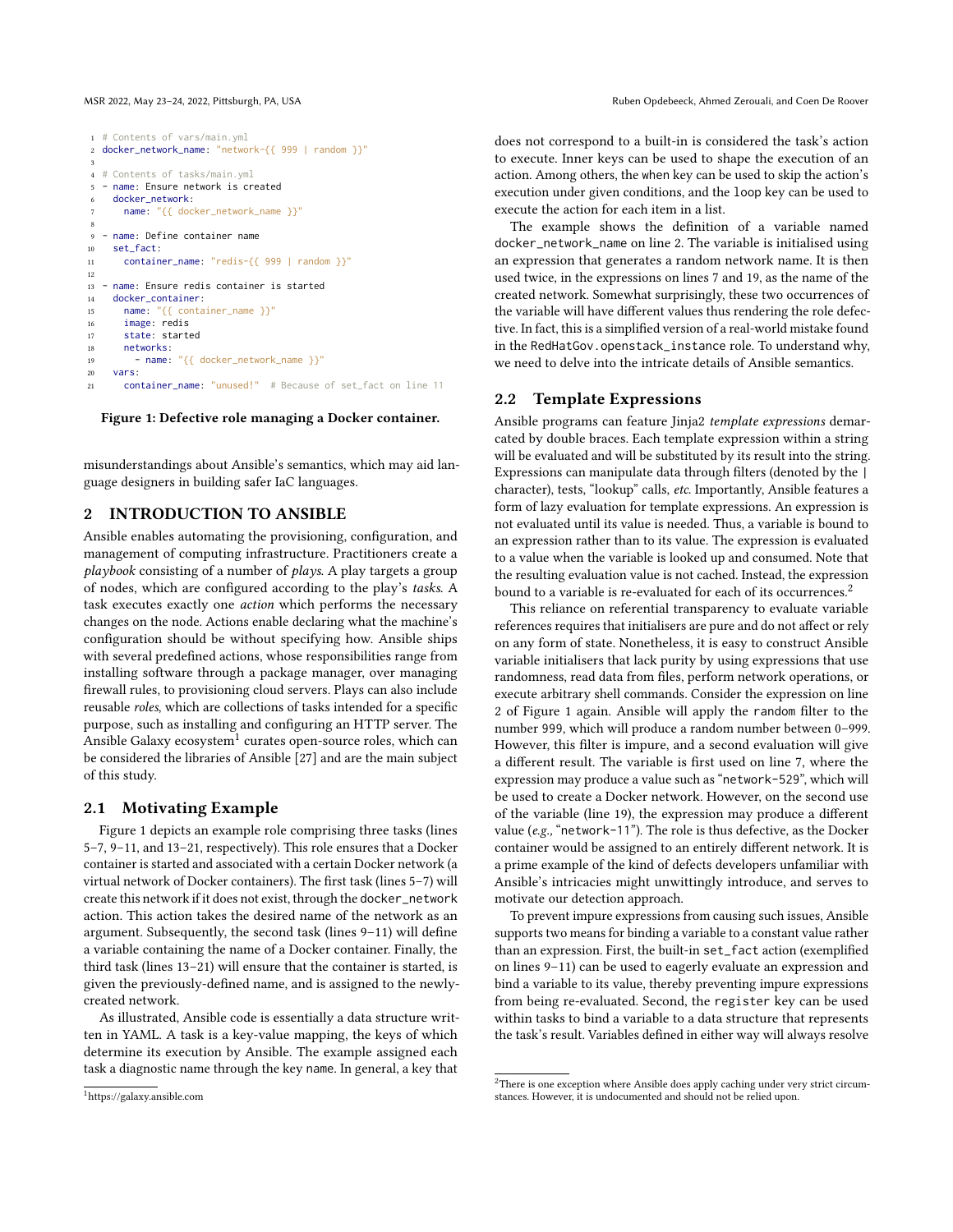<span id="page-2-1"></span>

Figure 2: Variable scoping and precedence rules summarised.

to the same value, unless they are redefined. Therefore, in the example, since the container\_name variable is defined by set\_fact, multiple uses of this variable will still lead to the same value, even though randomness is used.

### <span id="page-2-3"></span>2.3 Variable Scoping and Precedence

In traditional languages, variables are scoped lexically and during lookup a definition from the closest encompassing scope takes precedence. Ansible variable precedence, in contrast, is governed by 22 precedence rules<sup>[3](#page-2-0)</sup>, the order of which does not follow the nesting of scopes. Figure [2](#page-2-1) summarises Ansible's variable scoping and precedence rules. Nine scopes in which variables can be defined have been depicted. The top four are global to a play, and their definitions are visible in each task executed by the play, including role tasks. The scopes for role defaults and role variables are loaded automatically when a role is included, and the variables defined within these scopes are visible to all tasks in that role. Similarly, block variables are visible throughout all tasks in a block, and task variables are only visible to a single task. In Figure [1,](#page-1-1) the variable docker\_network\_name (line 2) is a role variable and is visible to all tasks in the role. The container name variable defined on line 11 is a non-persistent fact, and is therefore visible to all tasks, including tasks in the play that includes the role, or even tasks in other roles. On the other hand, the container\_name variable defined on line 21 is a task variable, and is only visible to that single task.

Naturally, variables defined in a block can reference variables from outer blocks in their initialisation expression. For example, a task variable can use a role variable. However, lazily-evaluated template expressions do not close over their lexical scope (i.e., the scope in which they are bound to a variable). Variable references within a template expression are instead resolved according to the scope in which the expression is evaluated (i.e., every scope in which the variable they are bound to occurs).

Figure [2](#page-2-1) uses arrows to depict the precedence rules according to which variables are looked up. In contrast to other languages, variable precedence does not strictly follow the nesting of scopes. It is possible for variable definitions in certain outer scopes to take precedence over variable definitions in the local scope. Variables defined by the set\_fact action (*i.e.*, non-persistent facts) or those included via the include\_vars action are globally visible, yet take

<span id="page-2-2"></span>

Figure 3: PDG for the defective Ansible role of Figure [1.](#page-1-1)

precedence over variable definitions in local blocks or tasks. In fact, the container\_name variable defined on line 21 of Figure [1](#page-1-1) can never be used, because the non-persistent fact of the same name defined on line 11 will take precedence. This is another example of a potential pitfall caused by Ansible's intricacies.

In summary, Ansible's semantics encumbers tracing variable usages to definitions. Initialising expressions for variables can refer to variables, yet do not close over their lexical scope. They are evaluated lazily for every occurrence of the variable they are bound to, and may even introduce higher-precedence definitions for existing variables. The entire play must therefore be considered, when analysing Ansible variable usages and definitions, rendering it challenging for humans and machines alike.

# 3 ANSIBLE PROGRAM DEPENDENCE GRAPHS

We introduce a Program Dependence Graph (PDG) for Ansible roles that accurately and succinctly represents their control and data flow. This representation accounts for the intricacies of the variable precedence and lazily-evaluated template expression semantics laid out in Section [2.](#page-1-3) Importantly, as variable initialisers are re-evaluated on demand, variable occurrences may have multiple values and thus multiple PDG nodes.

#### 3.1 Program Dependence Graph Structure

The nodes of our PDGs can be categorised into control and data nodes. The former represent control flow structures, whereas the latter represent data. These nodes are interconnected using edges representing control flow and data flow. Figure [3](#page-2-2) depicts the PDG for the Ansible code in Figure [1.](#page-1-1)

3.1.1 Control Nodes and Control Flow Edges. Action control nodes represent the action executed by each task. Conditional and Loop

<span id="page-2-0"></span> $3$ [https://docs.ansible.com/ansible/latest/user\\_guide/playbooks\\_variables.html#](https://docs.ansible.com/ansible/latest/user_guide/playbooks_variables.html#understanding-variable-precedence) [understanding-variable-precedence](https://docs.ansible.com/ansible/latest/user_guide/playbooks_variables.html#understanding-variable-precedence)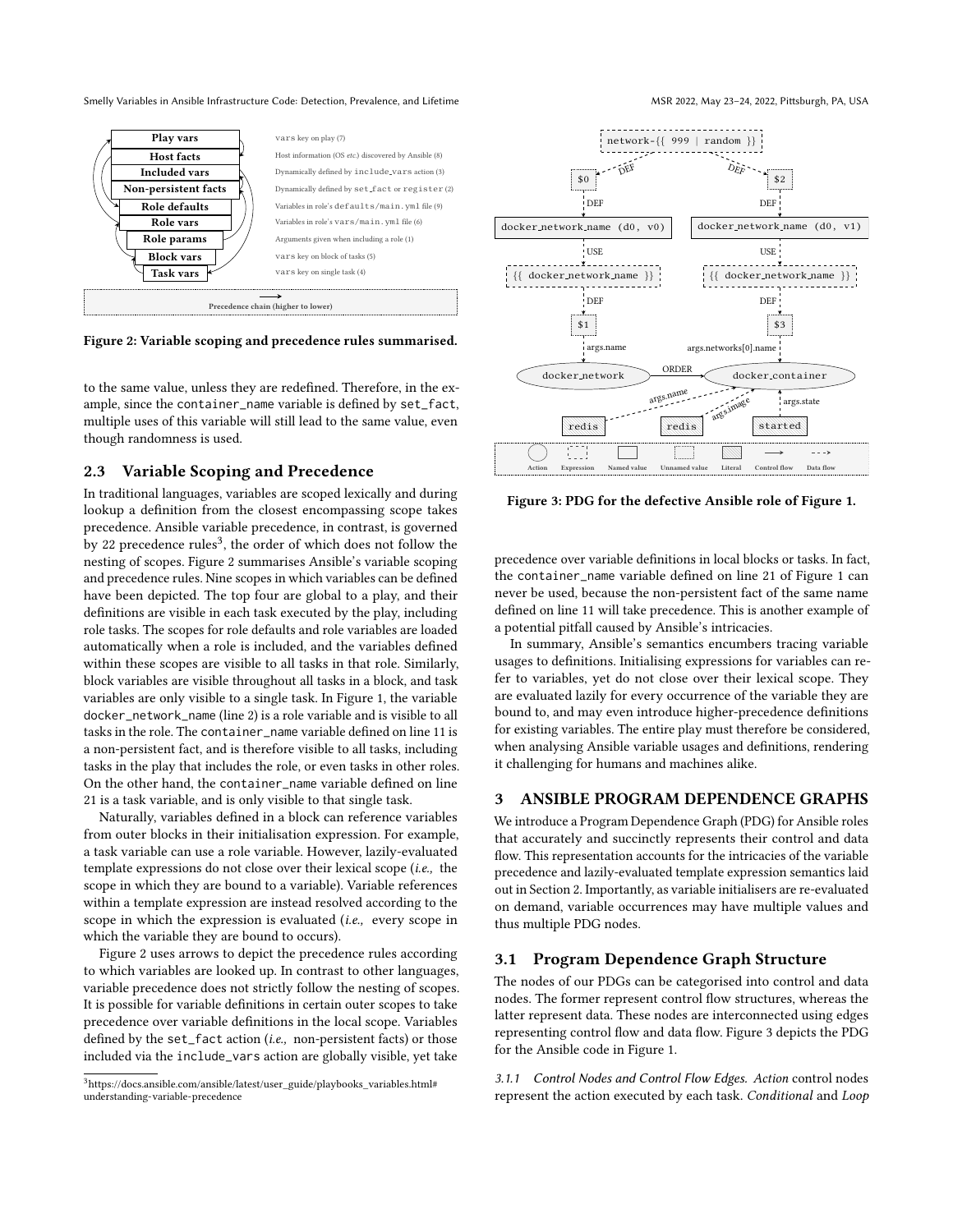control nodes (not depicted) represent branching and looping. Order control flow edges connect these control nodes, representing possible execution paths.

3.1.2 Data Nodes. Template expressions are represented as expression nodes. Furthermore, we distinguish between three types of abstract data values in the PDG. Literal value nodes correspond to literals in the role. Unnamed value nodes represent abstract values produced by an expression. These can either be used directly by a control node, or they may be bound to a variable in a definition. Named value nodes represent a unique abstract value produced whenever a variable is looked up and its initialiser expression is evaluated. These nodes carry the name of the variable, as well as a *lexical definition version*  $(d_i)$  and a *value version*  $(v_i)$  for that variable. Figure [3](#page-2-2) shows two named value nodes for the variable docker\_network\_name with the same lexical definition version  $(d_0)$ but differing value versions ( $v_0$  and  $v_1$ ). This indicates that both values originate from the same lexical definition, but that this definition may produce different values, in this case because of the impure initialiser. The lexical definition version changes when a new definition for the variable is introduced. Value versions change when the lexical definition remains the same, but the unnamed value defining the named value has changed. This can happen either because the expression producing the unnamed value is not pure, or because that expression references a variable whose value has changed.

3.1.3 Data Flow Edges. Data nodes are connected through data flow edges whose labels indicate the type of data flow that occurs. Def edges represent definitions, such as from an expression to an unnamed value, from an unnamed value to a named value, or from a loop control node to the iteration variable. Use edges represent usages, such as from a named value to an expression, or from an unnamed value to a conditional or loop control node. Arg edges connect a value to an action node, whose label contains the name of the task argument that uses the value. Defined-if edges link a condition to a value, indicating that the value is only defined conditionally, and may not exist when the condition is not met.

In the example in Figure [3,](#page-2-2) we can see that the expression network-{{ 999 | random }} produces two separate unnamed values (\$0 and \$2) because it is not pure. Each of these unnamed values then defines a named value docker\_network\_name, which differ in their value versions. Each of these named values is subsequently used in another expression. Note that these expressions are represented by separate nodes, as their input values differ. If these expressions used the same input values, our PDG would reuse the same expression node, regardless of the fact that both expressions lexically appear in different places in the program. This careful reuse of nodes enables distinguishing between the cases of impure expressions, variable redefinitions, etc., only by looking at the structure of the PDG.

#### <span id="page-3-1"></span>3.2 Computing Data Dependences

The PDG builder maintains a collection of scopes during its role analysis. This collection starts with an empty scope for each global precedence level (e.g., non-persistent facts, host variables, etc., cf. Section [2.3\)](#page-2-3). Whenever the builder enters a lexical module (e.g.,

<span id="page-3-0"></span>

| <b>Algorithm 1</b> Expression resolution |                                                                                       |  |  |  |
|------------------------------------------|---------------------------------------------------------------------------------------|--|--|--|
|                                          | 1: function RESOLVE-EXPRESSION $(e, CS)$                                              |  |  |  |
| 2:                                       | <b>input:</b> expression $e$ , scopes collection $CS$                                 |  |  |  |
| 3:                                       | <b>output:</b> EVal record $r_e$                                                      |  |  |  |
| 4:                                       | $d \leftarrow \emptyset$<br>$\triangleright$ Set of data dependences                  |  |  |  |
| 5:                                       | $\triangleright$ Resolve all variables<br>for $n \in \text{GET-VAR-REFERENCES}(e)$ do |  |  |  |
| 6:                                       | $d \leftarrow d \cup$ RESOLVE-VARIABLE $(n, CS)$                                      |  |  |  |
| 7:                                       | if Is-PURE-EXPR(e) then                                                               |  |  |  |
| 8:                                       | $r_e \leftarrow$ CREATE-EVAL-RECORD $(e, d, 0)$                                       |  |  |  |
| 9:                                       | else<br>$\triangleright$ Distinguish with value version                               |  |  |  |
| 10:                                      | $v \leftarrow$ GET-NEXT-VALUE-VERSION $(e, d)$                                        |  |  |  |
| 11:                                      | $r_e \leftarrow$ CREATE-EVAL-RECORD $(e, d, v)$                                       |  |  |  |
| 12:                                      | return $r_e$                                                                          |  |  |  |
|                                          |                                                                                       |  |  |  |
|                                          | 13: function RESOLVE-VARIABLE $(n, CS)$                                               |  |  |  |
| 14:                                      | <b>input:</b> variable name $n$ , scopes collection $CS$                              |  |  |  |
| 15:                                      | output: VVal record $r_v$                                                             |  |  |  |
| 16:                                      | $r_d \leftarrow$ FIND-VDEF-RECORD(CS, n)                                              |  |  |  |
| 17:                                      | <b>if</b> INITIALISER-IS-EXPRESSION $(r_d)$ then                                      |  |  |  |
| 18:                                      | $e \leftarrow$ GET-EXPRESSION $(r_d)$                                                 |  |  |  |
| 19:                                      | $r_e \leftarrow$ RESOLVE-EXPRESSION(e, CS)                                            |  |  |  |
| 20:                                      | $r_v \leftarrow$ CREATE-VVAL-RECORD $(r_d, r_e)$                                      |  |  |  |
| 21:                                      | else<br>► Constant initialiser, e.g. set_fact                                         |  |  |  |
| 22:                                      | $r_v \leftarrow$ CREATE-CONSTANT-VVAL-RECORD $(r_d)$                                  |  |  |  |
| 23:                                      | return $r_n$                                                                          |  |  |  |
|                                          |                                                                                       |  |  |  |

a block or task), a new scope for this module is added, and subsequently removed when the builder exits the module. The lexical nesting order traverses the collection in the order in which these scopes were added, while the precedence order traverses from higher to lower precedence and is used during variable lookups. Data dependences are computed from three types of records:

- Variable definition (VDef) records represent variable definitions with their initialisers. These are stored within the aforementioned scope collection.
- Expression value (EVal) records uniquely represent abstract values produced by an expression, and contain the expression's data dependences and a version number to distinguish between values produced by impure expressions. These records map to an expression node and the unnamed value node it defines.
- Variable value (VVal) records uniquely represent abstract variable values and combine a VDef and an EVal record. These map to the named value nodes in the graph.

Since expressions are lazy, the PDG builder does not add value nodes to the graph at definition time. Instead, it defines a variable by inserting a new VDef record into the appropriate scope depending on the definition's precedence. The value nodes are only created once an expression is used in a task argument. Algorithm [1](#page-3-0) describes how these expressions are resolved to values. Note that the algorithm does not evaluate an expression to its concrete run-time value, but statically analyses the records in the scope collection to compute a unique abstract data value representing the expression's possible run-time values.

At a high level, Algorithm [1](#page-3-0) uses two mutually-recursive functions, Resolve-Expression and Resolve-Variable. The former function resolves all variable values referenced by an expression using the latter function (lines 5–6), and produces an EVal record.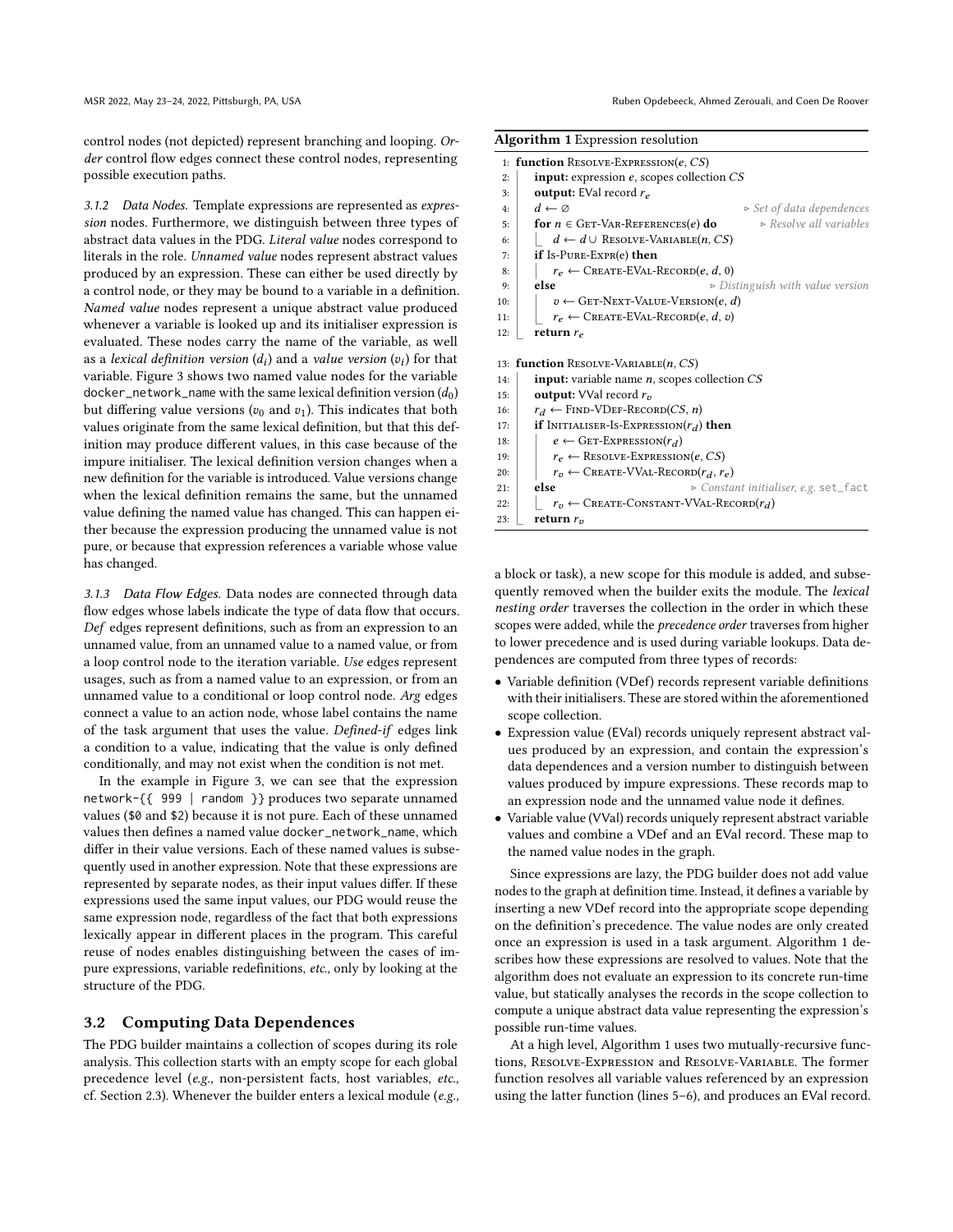Conversely, the latter function produces a VVal record by looking up a VDef record in precedence order (line 16) and resolving its initialiser through Resolve-Expression. If the variable definition has no initialiser (e.g., for set\_fact or registered variables), it returns a constant VVal record instead (line 22).

The records returned by these functions uniquely identify abstract values used in the role. If two subsequent applications of Resolve-Expression produce identical EVal records, it is guaranteed that the concrete values during role execution will be identical. This enables the PDG builder to represent fine-grained data dependences, since each EVal and VVal record uniquely maps to an unnamed or named value node in the PDG respectively.

However, care must be taken with impure expressions, as their value may change arbitrarily. The algorithm uses the value version stored in the EVal record to distinguish the different values produced by an impure expression (lines 10–11). In such cases, the PDG builder will reuse only the expression node, since data dependences remained the same, but will create new unnamed value nodes to represent the changed values produced by the expression. This can be seen in Figure [3,](#page-2-2) where the top expression defines two separate unnamed value nodes. The change in the produced values caused the VVal records for the docker\_network\_name variable to be different, which in turn led to a change in data dependences for the expressions referencing this value, thereby leading to the creation of new nodes.

To determine expression purity, our algorithm consults a set of built-in filters, tests, and "lookup" call names which are known to be pure. We distilled this set from the Ansible documentation, its source code, and experience. For example, the first filter, which returns the first element of a sequence, is contained within this set. However, filters such as random or tests such as exists (which checks whether a given path exists on the file system) are not in this set, as they are not pure because of their reliance on internal or external state. We consider a template expression to be pure if each filter, test, and "lookup" call it uses is within this set, which necessarily under-approximates the pure expressions in an Ansible program. Therefore, this straightforward approach can never mark an expression as pure while it is not, but can suffer from false negatives when user-defined filters or tests are used within a template expression.

### 3.3 Building Program Dependence Graphs

Our PDG builder traverses an Ansible role module by module, and populates the graph with nodes and edges determined by the type of module encountered. For instance, the builder first enters the scope of the default and role variables and registers each of them. Subsequently, it traverses each of the role's tasks and connects the resulting action nodes via order edges.

For generic tasks, the builder enters a new task scope and registers the task-local variables. It then builds the looping and conditional control structures, if present. Afterwards, it inserts the action node for the task into the PDG, and computes the task's data dependences (cf. Section [3.2\)](#page-3-1). The builder uses the EVal and VVal records produced by Resolve-Expression from Algorithm [1](#page-3-0) to insert expression, named value, and unnamed value nodes into the PDG if necessary, and connects them to one another and to the

action node using the appropriate data flow edges. Finally, if the task has a register key, a named value node is created for the task result and a constant variable is registered in the scope collection.

Some actions are handled as special cases. For instance, set\_fact and include\_vars dynamically define variables at high precedences (cf. Section [2\)](#page-1-3). As the former eagerly evaluate their variable initialisers, the builder resolves their initialisers and registers the new variables with constant initialisers. The latter dynamically define variables from an external file, which is handled by attempting to determine the file that would be loaded, and registering its variables. However, the file name provided to include\_vars may itself be an expression, in which case the builder does not attempt to resolve the expression and simply ignores this action. Both of these actions may also be conditionally executed. If this is the case, the builder adds the defined-if edges to all registered variables. The import\_tasks and include\_tasks actions, for which control flow jumps to external files, are treated similarly.

# <span id="page-4-0"></span>4 PDG-BASED VARIABLE SMELL DETECTION

We describe 6 novel code smells, structured into 3 categories, concerning the usage and declaration of variables in Ansible roles. Due to Ansible's unique variable precedence and template expression evaluation semantics, their presence may cause confusion among IaC practitioners and lead to unexpected consequences and potential bugs when the role is included in an Ansible play. For each smell, Table [1](#page-5-0) presents a detection rule which identifies the smell's fingerprint in the program dependence graph.

The first variable smell category, unsafe reuse, concerns the reuse of a variable whose value may have changed in between two usages. This can be due to an impure initialiser of the variable declaration (UR1), or due to the data dependences of the initialiser having changed (UR2) which occurs when an upstream variable has been redefined. These smells are derived from potential pitfalls caused by Ansible's unique expression evaluation semantics. When present, these smells may be indicative of a bug in case developers expected different occurrences of the same variable to evaluate to the same value, as is the case in the example of Figure [1.](#page-1-1) The detection rules for the smells consider each pair of named value nodes that originate from the same lexical definition  $(v_d)$  but have different value versions  $(v_v)$ , and compare the data dependences of the initialiser expressions for the variables that define the named values. For example, the rule for UR1 matches the example depicted in Figure [3.](#page-2-2)

The unintentional override category groups smells related to Ansible's variable precedence intricacies. We discern two smells in this category, namely unconditional and unused overrides. The former occurs when a new definition overrides a previous definition at a higher precedence without taking the previous definition into account. It is inspired by "suspicious variable shadowing" smells for general-purpose languages. Its detection rule considers an override to be unconditional if the previous definition is not used in the new initialiser, and when there are no common data dependences in the conditions under which the two definitions exist. Line 9 of Figure [4](#page-5-1) exemplifies this smell, where the inclusion of a variable will unconditionally override an existing definition implicitly loaded as a role variable, defined on line 2. The latter code smell manifests itself as a variable definition while a previous definition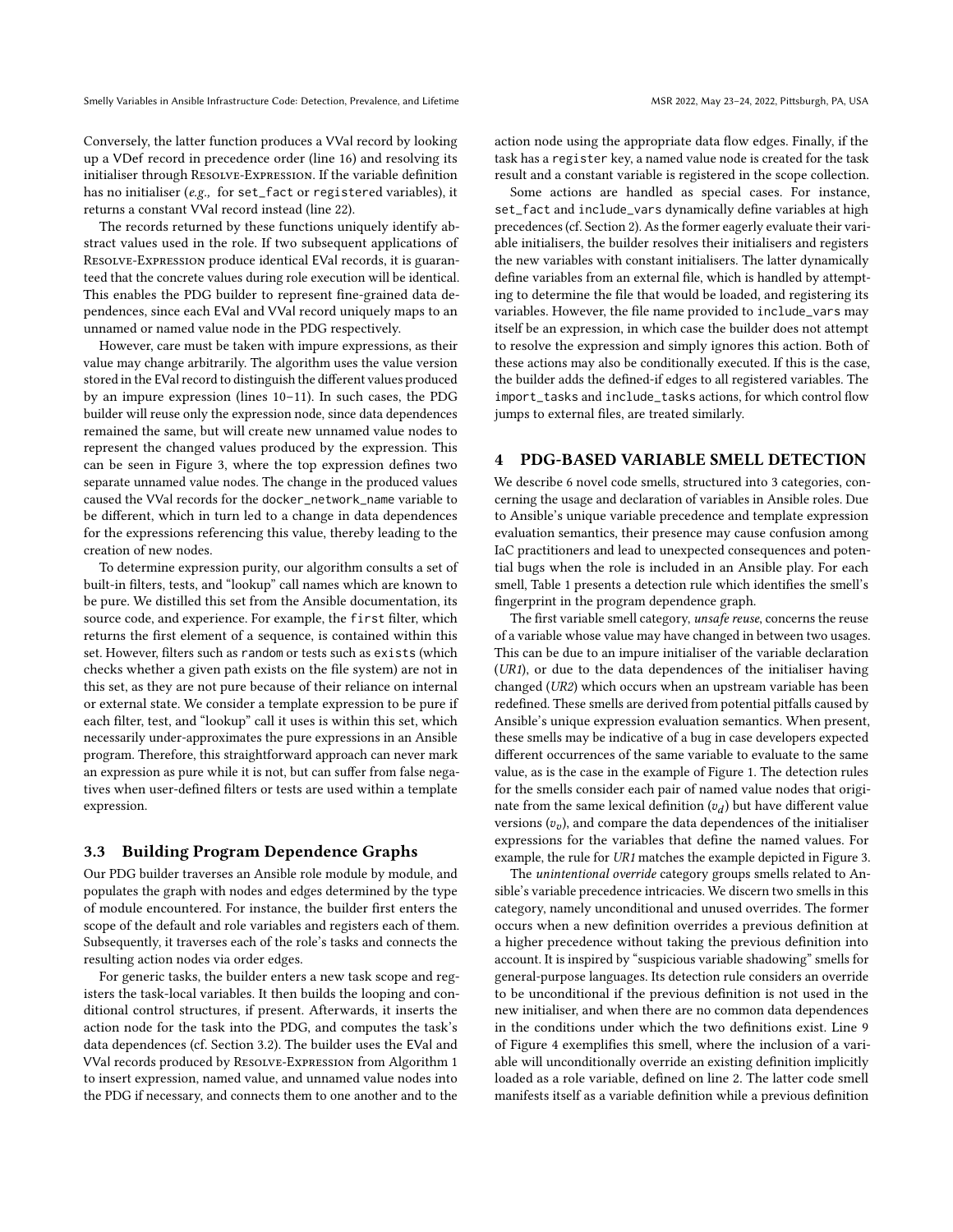<span id="page-5-0"></span>Table 1: Summary of proposed code smells. In the presented rules, we assume  $n$ ,  $n_1$ , and  $n_2$  are named value nodes, and that  $n_1$ and  $n_2$  share the same name.  $d_i$  and  $v_i$  refer to the lexical definition version and value version of  $n_i$ , respectively.

| Category               | Code            | Smell name               | Detection rule                                                                                                                                                                                   |
|------------------------|-----------------|--------------------------|--------------------------------------------------------------------------------------------------------------------------------------------------------------------------------------------------|
| Unsafe reuse           | UR1             | Impure initialiser       | $d_1 = d_2 \wedge v_1 < v_2 \wedge getDes(getExpr(n_1)) = getDeps(getExpr(n_2))$                                                                                                                 |
|                        | UR2             | Changed data dependence  | $d_1 = d_2 \wedge v_1 < v_2 \wedge getDes(getExpr(n_1)) \neq getDeps(getExpr(n_2))$                                                                                                              |
| Unintentional override | UO1             | Unconditional override   | $d_1 < d_2 \wedge getPrec(n_1) \leq getPrec(n_2) \wedge n_1 \notin getDeps(getExpr(n_2))$<br>$\wedge$ getDeps(getCond(n <sub>1</sub> )) $\cap$ getDeps(getCond(n <sub>2</sub> )) = $\varnothing$ |
|                        | U <sub>O2</sub> | Unused override          | $d_1 < d_2 \wedge getPrec(n_1) > getPrec(n_2)$                                                                                                                                                   |
| Too high precedence    | HP1             | Unnecessary set_fact     | $isSetFact(n) \wedge isPure(getExpr(n)) \wedge isPure(getCond(n))$                                                                                                                               |
|                        | HP2             | Unnecessary include_vars | $isIndudeVars(n) \wedge getCond(n) = \emptyset$                                                                                                                                                  |

```
1 # Contents of vars/main.yml
2 foo: 1
 3
4 # Contents of vars/other.yml
5 foo: 2
 6
  # Contents of tasks/main.yml
    name: include variables
9 include_vars: vars/other.yml<br>10 # ^ HP2: Unconditional inclue
     # ^ HP2: Unconditional include_vars
11 # ^ UO1: Unconditionally overrides foo on line 2
12
13 - name: print foo
14 debug:
15 msg: "foo is {{ foo }}"
16 vars:
17 foo: 3
18 # ^ UO2: Shadowed by included variable on line 9
```
Figure 4: Role exhibiting UO1, UO2, and HP2 smells.

already exists at a higher precedence. Such variable definitions have no effect and can never be used since the old definition will take precedence. This smell is derived from "unused variable" smells for general-purpose languages in combination with Ansible's complicated variable precedence system. Line 17 of Figure [4](#page-5-1) depicts an example in which the task-local variable can never be used, since the variable included on line 9 will take precedence.

The final category, too high precedence, groups bad practices with regards to the scoping and precedence of variable definitions, taking inspiration from "too broad scope" smells for general-purpose languages. In Section [2.3,](#page-2-3) we identified set\_fact and include\_vars as task actions that dynamically define variables at a high precedence. Both of these actions have valid use cases. The former can be used to eagerly evaluate impure expressions, whereas the latter can be used to dynamically decide whether variables need to be defined. Nonetheless, we argue that these means of defining variables should be used sparingly in Ansible roles, as they will break the role's encapsulation and will be added to the global scope of any play into which the role is included eventually. Detection rule HP1 therefore emits a warning for every usage of set\_fact of which both the expression and all task conditions are strictly pure, whereas rule HP2 emits a warning for every include\_vars that will be executed unconditionally. Line 9 of Figure [4](#page-5-1) is an example of the latter. The unconditionally included variable should instead be defined in a different scope (e.g., as a role variable).

We have implemented the proposed rules in a prototype smell detection tool, which operates in two phases. First, it builds a PDG for each Ansible role given as input. Then, it traverses the PDG in search of nodes that match the presented detection rules.

# 5 EMPIRICAL ANALYSIS

We now present our empirical study into the real-world prevalence and lifetime of the 6 proposed variable smells.

#### 5.1 Study Design

Our study analyses the open-source Ansible Galaxy role repositories contained in [Opdebeeck et al.'](#page-11-5)s Andromeda dataset [\[26\]](#page-11-5), and aims to answer the following research questions:

- $RQ_1$ : How precise is our code smell detector?
- $RQ_2$ : How prevalent are the proposed code smells in Ansible roles?
- $RQ_3$ : Do the proposed code smells co-occur in Ansible roles?
- $RQ_4$ : What is the lifetime of a code smell in an Ansible role?

After filtering out 231 repositories containing multiple roles and 3,438 forks from the Andromeda dataset, we are left with 21,931 repositories for analysis. For each commit, we ran our PDG builder on the corresponding snapshot, producing a total of 629,073 graphs. Table [2](#page-5-2) depicts the distribution of variable precedences. 19,661 roles (89.4%) have defined variables at least once in their history, and 19,393 still feature variables in their latest commit. Role defaults are the most common, while block variables are rare.

#### <span id="page-5-2"></span>Table 2: Variables extracted from all commits of 19,661 roles.

| precedence           | # roles | mean | std  | median |
|----------------------|---------|------|------|--------|
| block variables      | 89      | 4.2  | 5.1  | 2      |
| include parameters   | 9.949   | 1.2  | 1.3  |        |
| included variables   | 294     | 5.3  | 119  | 3      |
| role defaults        | 17,229  | 13.5 | 26.2 | 6      |
| role variables       | 4,780   | 5.2  | 8.3  | 3      |
| non-persistent facts | 8,638   | 4.1  | 7.9  | 2      |
| task variables       | 1,157   | 2.7  | 4.3  |        |
| All                  | 19.661  | 15.8 | 29.5 | Ջ      |

We ran the variable smell detector on the produced PDGs. We consider smells occurring across different commits to a role the same if both are of the same type and are caused by the same lexical definition of a variable. This enables computing the number of unique variable smells, and when each smell was introduced and fixed. The resulting smell instances form the dataset of our study. This dataset, the extracted PDGs, and data analysis notebooks are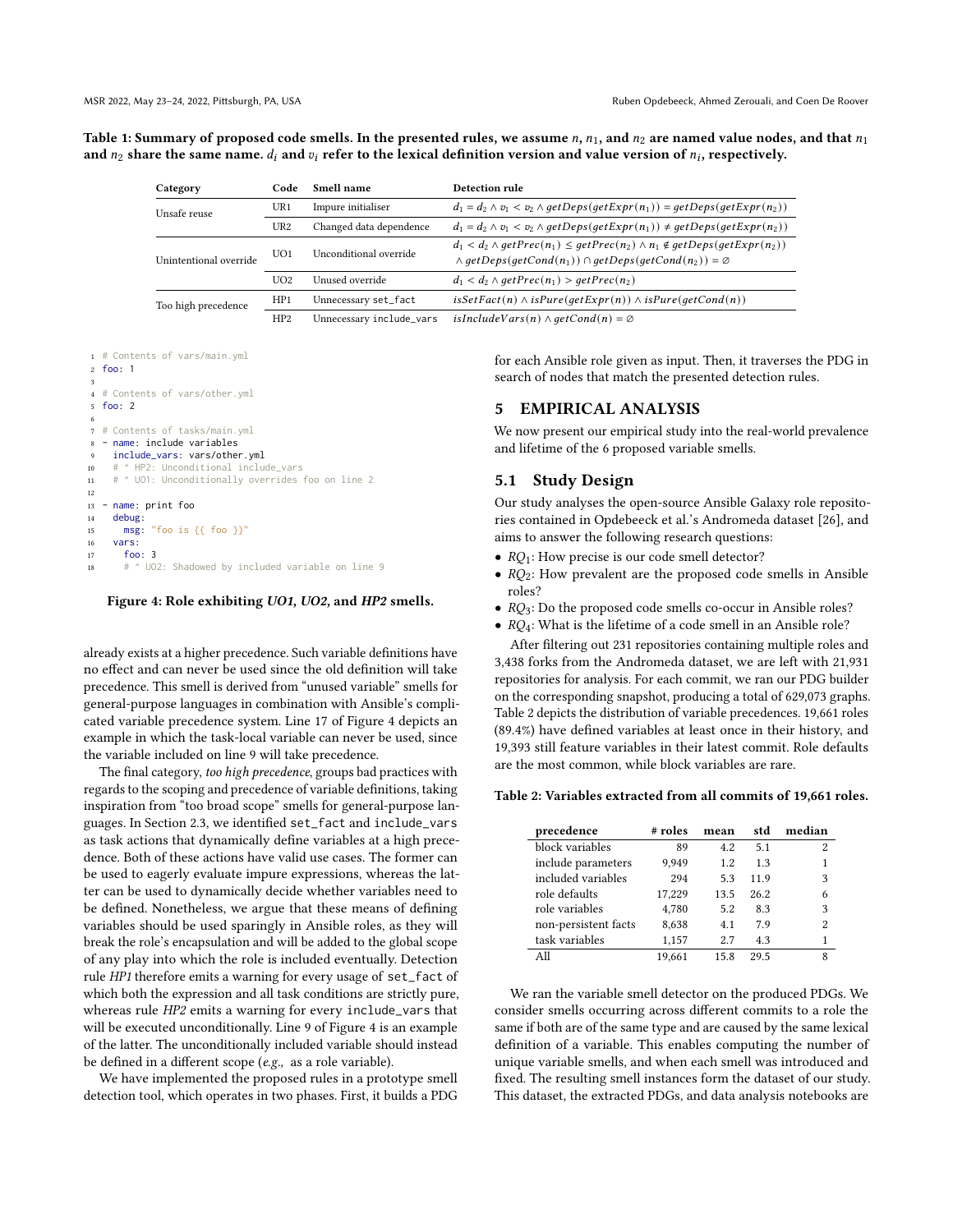Table 3: Validation results

<span id="page-6-0"></span>

| Category               | Smell           | # TP |
|------------------------|-----------------|------|
| Unsafe reuse           | $^{\rm I}$ IR1  | 17   |
|                        | UR2             | 20   |
| Unintentional override | UO1             | 16   |
|                        | U <sub>O2</sub> | 17   |
| Too high precedence    | HP1             | 20   |
|                        | HP <sub>2</sub> | 20   |

provided in a replication package at [https://doi.org/10.6084/m9.](https://doi.org/10.6084/m9.figshare.18819074) [figshare.18819074.](https://doi.org/10.6084/m9.figshare.18819074)

# 5.2 Results

We now present the results of our empirical study.

 $RQ_1$ : How precise is our code smell detector? To validate our PDG builder and smell detector, we randomly sampled and manually validated 20 detected instances of each proposed variable smell (i.e., 120 in total). We consider a smell instance to be a false positive if the detection rule should not have matched, but do not take the role developer's intent into account to eliminate subjectivity from the validation. For example, we consider unconditional override (UO1) instances to be true positives even when it seems that the developer intentionally overrides the variable, since the detector is intended to produce objective warnings, not all of which may truly be bugs. Table [3](#page-6-0) summarises the results.

The detector achieves good precision for most smell types. Moreover, all of the encountered false positives stem from limitations of the PDG builder. Specifically, the 3 false positives for the unsafe reuse due to impure initialiser (UR1) smell are caused by overapproximations of the PDG builder due to unrecognised filters in expressions, and can be remedied easily in future work. Similarly, the 4 false positives of UO1 instances are caused by a builder limitation related to multi-level task conditionals. The 3 UO2 false positives are caused by the builder not recognising certain dynamic task inclusion actions, which caused it to assign the wrong precedence to a small number of variable definitions. Finally, we find no false positives for the unnecessary set\_fact (HP1) smell.

Findings: From the manual validation of 20 random instances per smell, the detector's precision is sufficient for the rest of the study.

 $RQ_2$ : How prevalent are the proposed code smells in Ansible roles? Overall, we found 31,334 unique smell instances, spread across 4,260 (19.4%) of the considered roles. Of these, 21,934 (70%) are still present in the latest version of the roles. Smells of the same type caused by the same variable definition across different commits are only counted once. Table [4](#page-6-1) summarises the results. Unnecessary usages of set\_fact (HP1) and unconditional overrides (UO1) are by far the most prominent smells. Conversely, both types of unsafe variable reuses occur rarely. This may suggest that UR1 and UR2 are more likely to result in defects, and are therefore fixed before they are committed to the repository. It may also be the case that most variables are only used once.

We also investigated the evolution of the smell prevalence over time, depicted in Figure [5.](#page-6-2) It is clear from the plot on the left that

<span id="page-6-1"></span>Table 4: Smell instances during the lifetime of 4,260 roles. The distribution refers to the number present in each project.

| category            | name            | $#$ roles $(\%)$ | mean    | median |
|---------------------|-----------------|------------------|---------|--------|
| Too high precedence | HP1             | 3,345(78.5)      | 5.7     | 2.0    |
|                     | HP <sub>2</sub> | 184(4.3)         | 6.4     | 3      |
| Unintended override | UO1             | 2,124 (49.9)     | 5.1     | 2.0    |
|                     | UO2             | 14(0.3)          | 2.0     | 1.5    |
| Unsafe reuse        | UR1             | 37(0.9)          | 1.8     | 1.0    |
|                     | UR2             | 30(0.7)          | $2.2\,$ | 2.0    |

<span id="page-6-2"></span>

Figure 5: Cumulative number of smell instances over time.

<span id="page-6-3"></span>

Figure 6: Cumulative number of new and fixed instances.

too high precedence and unsafe override smells continue to be introduced. The plot on the right shows that the HP1 and UO1 smells are the main reasons for the observed trends. Figure [6](#page-6-3) compares the cumulative evolution in the number of added and number of fixed smells on a monthly basis. The rate at which new smells are introduced, outpaces that of their fixes.

Findings: 19.4% of the roles are affected by the proposed variable smells. Most smells concern definitions with too high a precedence, followed by unintended overrides. Unsafe reuses occur rarely. New smells are introduced more frequently than existing ones are fixed.

 $RQ_3$ : Do the proposed code smells co-occur in Ansible roles? Cooccurrences of code smells in the same role snapshot may indicate a causal link between the smells. As hypothesised in Section [4,](#page-4-0) variables defined with too high a precedence may lead to unintended overrides. Among the 109,719 role snapshots with smells, we found 43,255 (39.4%) in which at least two smells from different categories co-occurred, spread over 1,334 projects. Figure [7](#page-7-0) shows the proportion of repositories of roles that had smells co-occurring within the same snapshot. Note that the totals do not sum to 100% since it is possible for a role to have a co-occurrence in one version, but not in another. For example, 60.3% of the roles have at least one version in which only too high precedence smells occurred, while 30.8% of roles have at least one version in which smells from both the too high precedence and unsafe override categories occurred. A role can thus be in both of these proportions. We observe that unintended override smells co-occur with too high precedence smells more often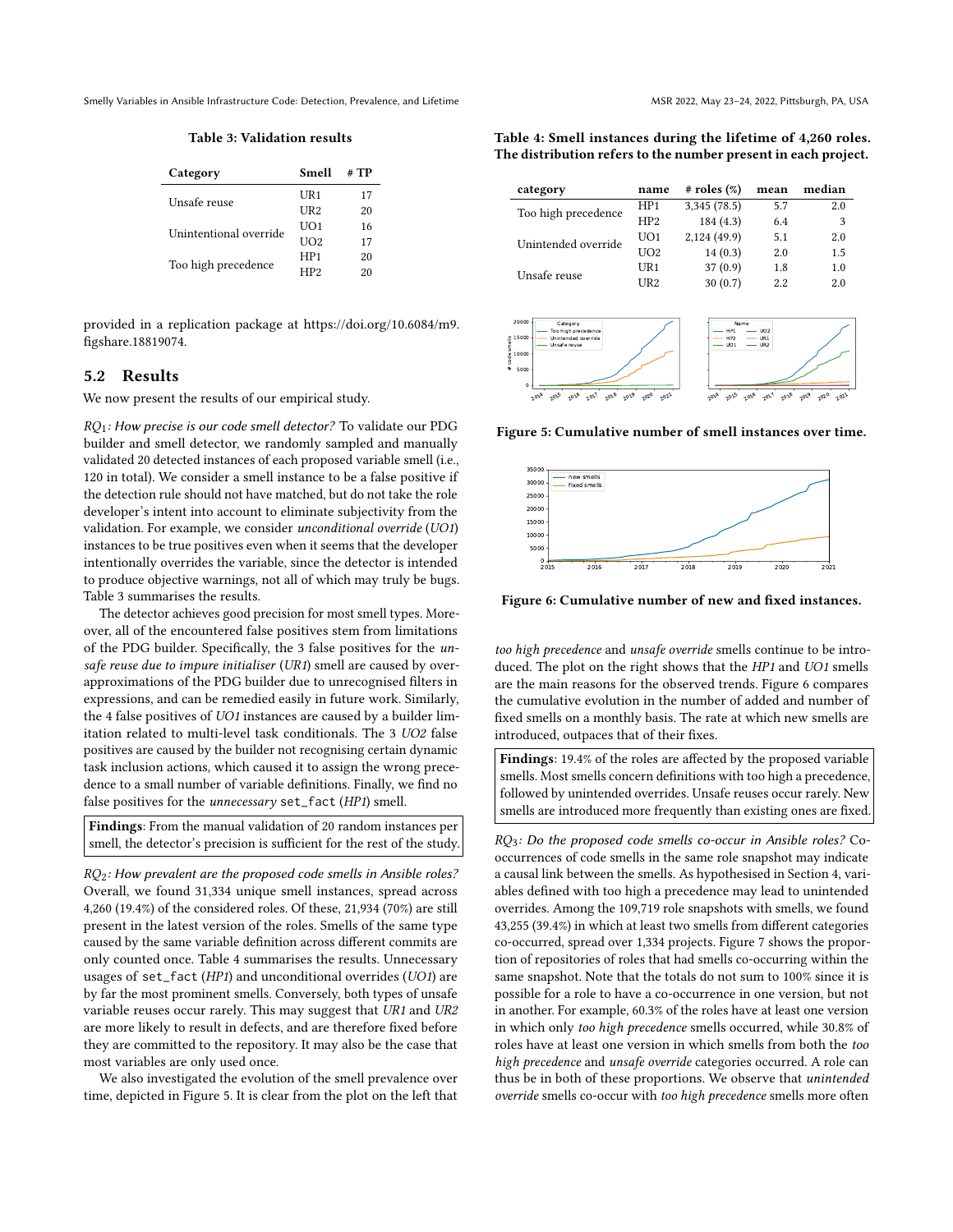<span id="page-7-0"></span>



Figure 7: Roles with co-occurring smells within a snapshot.

<span id="page-7-1"></span>

Figure 8: Distribution of files in which smells (co-)occurred.

than they occur alone within the same role snapshot. This finding confirms that variables defined with too high a precedence may lead to problems, including other smells. Nonetheless, as shown by the high proportion of roles in which smells occur alone, both can occur independently.

Finally, we investigated whether variable smells co-occur within the same files within an affected role snapshot. When a file exhibits the same co-occurrences in different role snapshots, it is only considered in the first snapshot to avoid overestimating the file-level co-occurrences for roles with many commits. Figure [8](#page-7-1) shows the proportional distribution of files in which smells (co-)occur in a role snapshot. Smells from different categories frequently co-occur within the same files. This is less the case for unsafe reuse smells. The unsafe reuse smells occurred on their own in an average 28.3% of files per role, while unintended override and too high precedence occurred alone in 10.8% and 20% of files respectively.

Findings: Although only 39.4% of roles exhibit co-occurring code smells, we find that unsafe reuse smells often co-occur with too high precedence smells. We also find that code smells frequently co-occur within the same file.

 $RQ_4$ : What is the lifetime of a code smell in an Ansible role? To understand the lifespan of variable smells, we investigated when they get introduced in a role and how long it takes for them to be removed. Figure [9](#page-7-2) shows the cumulative evolution of their first appearance in function of the time elapsed since the affected role's initial commit. We observe that too high precedence smells are the first to appear. It took 0.3, 0.96 and 4.05 months for 50% of too high precedence, unintended override and unsafe reuse smells to appear, respectively. The figure on the right shows that HP2 smells reached 50% before UO1 smells, even though the former are less frequent. It

<span id="page-7-2"></span>

Figure 9: Cumulative proportion of code smells in function of the time elapsed since the first commit.

<span id="page-7-4"></span>

|                     | # files (%)  | $#$ roles $(\%)$ | $#$ smells $(\%)$ |
|---------------------|--------------|------------------|-------------------|
| Too high precedence | 3,138(56.8)  | 2,112(61.0)      | 8,667(42.7)       |
| Unintended override | 1,568(48.2)  | 1,126(52.8)      | 3,333 (30.6)      |
| Unsafe reuse        | 25(29.4)     | 22(35.5)         | 35(26.7)          |
| All                 | 3,966 (55.3) | 2,580(60.6)      | 12,035 (38.4)     |

took 0.53 months and 0.96 months for 50% of the HP2 and the UO1 smells to appear respectively. Overall, 50% of all smells appeared within 0.46 months since the role's initial commit. Further analysis shows that 16.8% of all smells were already present in the role's initial commit. This is the case for 1,359 roles or 31.9% of all roles with smells. Of these roles, 82.3% contained too high precedence smells, 38.5% contained unintended override smells, while only 0.66% contained *unsafe reuse* smells.<sup>[4](#page-7-3)</sup>

As many roles already contain smells from their first commit, we investigated whether the same applies to the addition of new code files. We found that only 7,171 out of the 58,881 code files that were analysed (12.2%) contained smells. We then determined the number of smells within those files at the commit in which the file was added. Table [5](#page-7-4) summarises the results. We observe that 55.3% of smelly files already had the smells when being added to the corresponding role. Furthermore, 42.7% of too high precedence smells are introduced together with their encompassing file. Similarly, for 35.5% roles that contain unsafe reuse smells, at least one of these smells was introduced together with the file.

Finally, we investigated the amount of time required before a smell is removed since its original introduction. Since the majority of smells are still present in a role's last snapshot and have therefore not been fixed (cf.  $RQ_2$ ), we used a survival analysis [\[18\]](#page-11-6)  $^5$  $^5$  to estimate the probability over time for a smell to be removed, with respect to the date of the first commit introducing the smell. Figure [10](#page-8-0) shows the Kaplan-Meier survival curves for our smells. The curves for unintended override and unsafe reuse overlap, which suggests that there is no clear difference in terms of fixing time for smells in these two categories. In contrast, the too high precedence curve does not overlap with any other. It also takes longer before smells of this category are fixed. It takes 17.6 and 12.8 months for 50% of unintended override and unsafe reuse smells to be fixed, respectively, while it takes 37.4 months for 50% of too high precedence smells to be fixed. Log-rank tests confirmed statistical differences between

<span id="page-7-3"></span><sup>4</sup>A project might have code smells of different categories.

<span id="page-7-5"></span><sup>&</sup>lt;sup>5</sup>Survival analysis creates a model estimating the survival rate of a population over time until the occurrence of an event, considering the fact that some subjects may leave the study, while for others the event of interest might not be observed.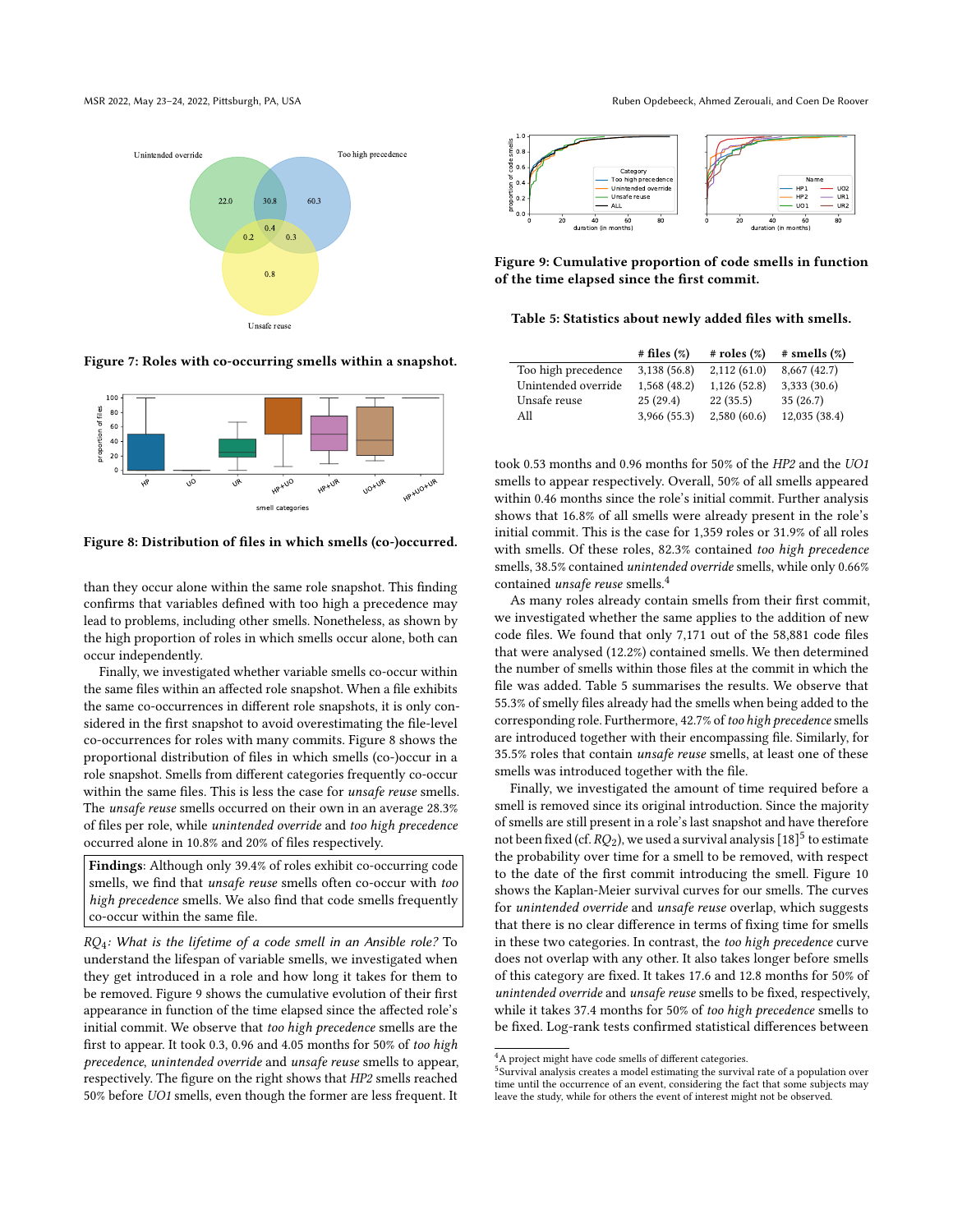<span id="page-8-0"></span>

Figure 10: Probability for a code smell to fixed w.r.t. to the first commit in which the smell appeared, grouped by smell category and name. The shaded coloured areas represent the confidence intervals ( $\alpha$  = 0.05) of the survival curves.

the too high precedence category and the other two categories ( $p <$ 0.002<sup>[6](#page-8-1)</sup>). This difference is mainly due to HP1 smells (in the right figure). Conversely, the tests did not confirm such a difference between the *unintended override* and *unsafe reuse* categories ( $p =$ 0.016). Without categorizing smells, we found that it takes 26.7 months for half of all smells to be fixed.

Findings: Half of the discovered code smells appeared within the first month of a role's existence, with 16.8% already existing in the first commit. Smells take much longer to be removed, still having a survival probability of over 50% after more than 2 years.

# 6 DISCUSSION

Assessing a role for the variable smells proposed in this paper can warn practitioners about maintainability issues, and point them towards potential defects. Almost a fifth of the roles in our dataset is affected  $(RO<sub>2</sub>)$ , and not seldom from their first commit onwards  $(RO<sub>4</sub>)$ . Next to a call to arms for better tool support and safer IaC languages, this suggests that there are likely misunderstandings about Ansible's semantics among practitioners.

Practitioners' perception of smells. Although we have not consulted with practitioners for this study, we found various fixing commits (cf.  $RQ_4$ ) suggesting that practitioners agree with these smells. For instance, one developer fixed an unnecessary set\_fact usage to address an issue where built-in facts were overridden [\[8\]](#page-10-6), whereas another developer removed three such usages to improve their role's quality score [\[13\]](#page-10-7), a metric computed by Ansible Galaxy to rate roles based on syntactical linter warnings. Similarly, various smells related to unsafe reuses of impure expressions correspond to defects that were later addressed [\[2,](#page-10-5) [22\]](#page-11-7). This suggests that the discovered smells could be used to warn developers about potential defects and to suggest fixes. We leave this as future work.

Common pitfalls. During the validation of the smell detector  $(RQ<sub>1</sub>)$ , we discovered certain patterns in the misunderstandings of Ansible's semantics. We discuss them as knowing which pitfalls to avoid can be valuable for practitioners. For instance, many of the unnecessary include\_vars (HP2) instances were caused by practitioners loading files defining their default and role variables manually. Not only is this redundant since these files are loaded implicitly, it also unconditionally overrides the already-defined

- <span id="page-8-2"></span>1 # Contents of tasks/configure-preferences.yml
- 2 include\_tasks: types/pin.yml
- 3 vars:  $a$ nt $p$ in: ...
- 5
- 6 # Contents of tasks/types/pin.yml
- template: ...
- vars:
- apt  $pin: ... # U02: Shadowed by include param on line 5$

#### Figure 11: UO2 smell in **Turgon37.apt** role, commit **948c785c**.

- <span id="page-8-3"></span>1 # Contents of tasks/tasks\_python\_fallback.yml
- 2 shell: yum -y install python3
- register: result # Define `result
- until: result is not failed # Use `result` from line 6 locally
- 5 shell: yum -y install python3-devel python3-setuptools
- register: result # UO1: Unconditional redefinition of `result`
- until: result is not failed # Use `result` from line 12 locally

#### Figure 12: UO1 smell in **softasap.sa\_docker** role, commit **96548e70**.

<span id="page-8-4"></span> # Contents of tasks/configure-preferences.yml - include\_tasks: addkey.yml 3 loop: " ${1 \choose 1}$ " # Defines `item vars: # These expressions should use `item` defined on line 3 5 ssh\_config\_dir: "{{ item.ssh\_config\_dir }}" 6 ssh\_host\_usewith: "{{ item.ssh\_host\_usewith }}" 8 # Contents of tasks/addkey.yml 9 - file: path: "{{ ssh\_config\_dir }}" # OK: Uses `item` defined on line 3 - blockinfile: path: "{{ ssh\_config\_dir }}" # UR2: `item` redefined on line 15 loop: " $\{ \{ \text{ssh\_host\_usewith } \} \}$ " # Redefines `item

#### Figure 13: UR2 smell in **dottgonzo.add\_ssh\_key** role, commit **7140f935**.

variables (leading to UO1 smells) and leads to unnecessarily high precedence, which may make it impossible for a client play to override these variable definitions to customise the role's behaviour. Moreover, many of the unused override (UO2) smells were caused by the use of include parameters, which have the highest possible precedence, exemplified in Figure [11.](#page-8-2)

Additional language features. We also found apparent workarounds for a lack of language support for particular variable use cases, which can serve as the motivation to introduce new language features to address these use cases. A number of HP2 smells, although true positives, would be difficult to address since the dynamically loaded variable files were used to modularise variable definitions. Similarly, many unconditional overrides (UO1) affected variables defined as task results through the register key. Although these variables were only used locally, register defines them globally, leading to conflicts as shown in Figure [12.](#page-8-3) Finally, all of the sampled data dependence changes (UR2 smells) were caused by a form of dependency injection, where the initialiser of a global variable depended on a variable defined in the local scope of a task. Although many of these redefinitions seemed intentional, we classified them as true positives since the detector correctly identified the change in variable values and this usage of variables

<span id="page-8-1"></span> $^6\!{\rm The}$  lower  $p-$  value is defined using a Bonferroni correction. We originally considered a global confidence level of 95%, corresponding to a significance level of  $\alpha = 0.05$ , i.e.,  $H_0$  is rejected if  $p < \frac{0.05}{n}$ . In our case  $n = 18$ , i.e.,  $p < 0.002$ .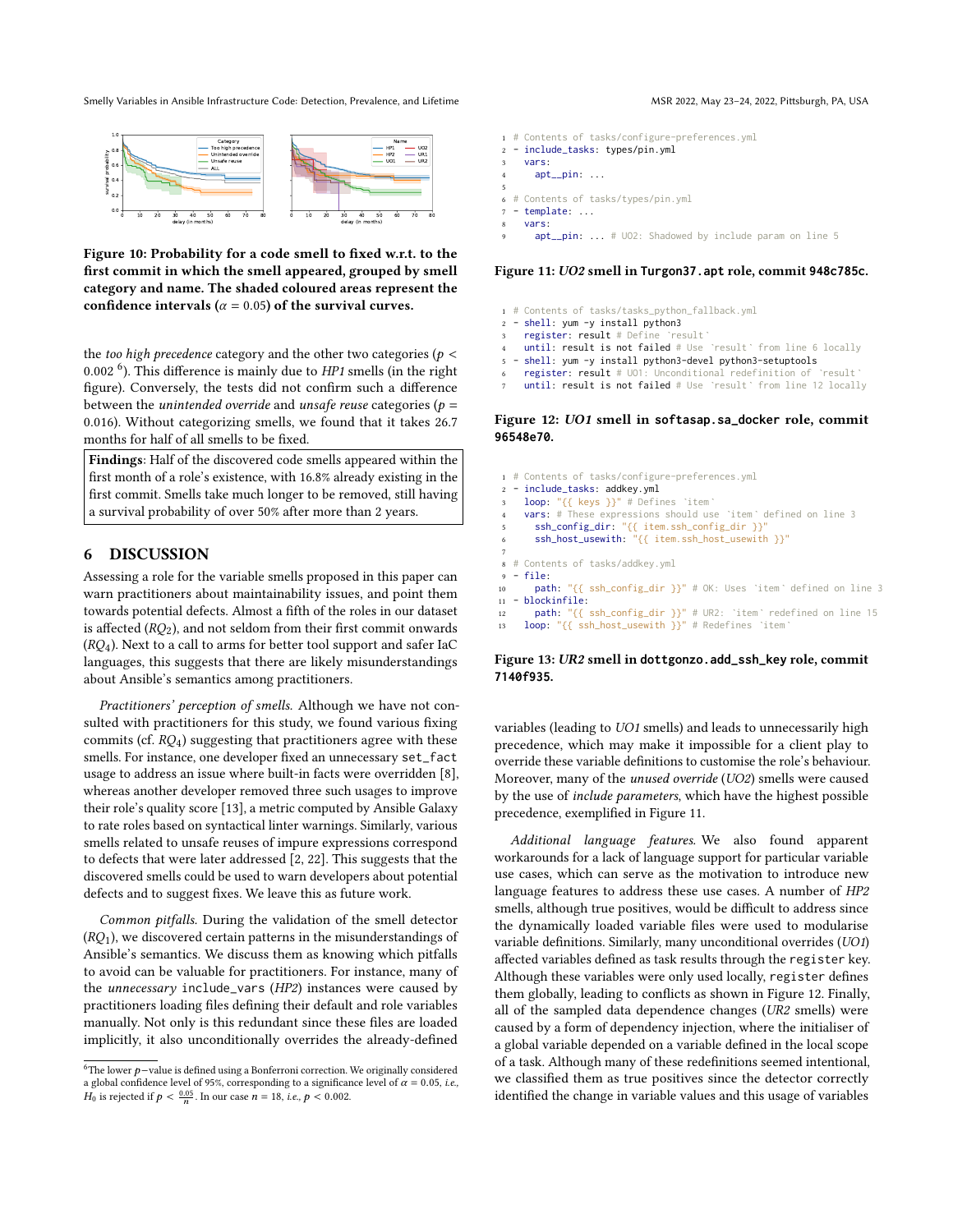may be confusing. Nonetheless, this smell uncovered another instance of a real defect in an Ansible role, illustrated in Figure [13.](#page-8-4)

Additional tool support. Our results can also serve to motivate future research on infrastructure as code maintainability. For instance, unnecessary usages of set\_fact (HP1) are the most common smell we detected (cf.  $RQ_2$ ). Due to its imperative nature and high precedence, we believe these to have a negative impact on the clarity and maintainability of infrastructure code. Future work may investigate its use cases, and possibly suggest safer alternatives. Similarly, the results of  $RO<sub>2</sub>$  show that smells are introduced more often than they get fixed, while  $RQ_4$  shows that it may take a long time for a fix to arrive. Therefore, tool support for IaC practitioners to detect, comprehend, and repair these smells may be beneficial.

# 7 THREATS TO VALIDITY

We present the threats to validity of this paper following the classification and recommendations of Wohlin et al. [\[43\]](#page-11-8). The main threat to construct validity stems from the prototypes that we built to detect the smells. Our PDG builder and smell detector suffer from technical limitations, discussed in the next section. They may have introduced false negatives and false positives in our results. However, we have mitigated the threat of the latter by manually validating the precision of our prototypes on a random sample (cf.  $RQ_1$ ). Second, the removal of a smell does not necessarily imply that it was fixed, as the containing code might have been deleted. The survival probabilities shown in  $RQ_4$  thus form a lower bound.

Internal validity concerns choices and factors internal to the study that could influence the observed results. We decided to only study roles that are hosted on Ansible Galaxy, while there might be other roles available in GitHub but not distributed via Ansible Galaxy. However, since Ansible Galaxy is Ansible's official hub for sharing Ansible content, we think that the majority of roles are hosted on it which means that our results are representative for the majority of Ansible roles' developers and users.

Conclusion validity concerns the degree to which the conclusions we derived from our data analysis are reasonable. Since our conclusions are mostly based on empirical observations, our work is unlikely to be affected by such threats. However, it is important to mention that our conclusions concern Ansible role smells which are not necessarily bugs, but are indicative of bad practices that may lead to bugs when the role is included in a play.

As a threat to external validity, our findings cannot be generalised beyond Ansible roles, i.e., to other Ansible components such as playbooks, or to other infrastructure as code languages such as Puppet and Chef. However, it is possible to replicate the design of our study for the aforementioned IaC languages.

# 8 TECHNICAL LIMITATIONS

Our PDG builder only supports a subset of the Ansible language. Most importantly, it currently does not consider handlers, which are special types of tasks that are executed out-of-order. Moreover, certain task keys are not inspected during the analysis. Therefore, any usages of variables in such unsupported elements will not be present in the graph and cannot be considered in the smell detection. Nonetheless, the builder supports the most common and most important components of the Ansible language, including

task actions, action arguments, conditionals, loops, and all forms of variable definitions.

Secondly, certain operations are too dynamic for our PDG builder to statically approximate. This includes dynamically including tasks (include\_tasks) or variables (include\_vars) where the file name of the included file is not a literal. We currently ignore such actions, and any code smells occurring in tasks or variables that are included in such manner may be missed. Similarly, although we indicate when variables are conditionally defined, the PDG builder does not consider the conditions under which variables may be defined when resolving variable references. It may therefore use the wrong variable definitions under certain circumstances. However, we did not observe a large negative impact of this limitation during our validation. We leave properly resolving conditional definitions as future work.

Finally, the algorithm used to determine whether an expression is pure is naive and can lead to an under-approximation. For instance, it does not support user-defined filters and tests, and considers them impure by default. We do not consider this to be an inherent limitation of our approach, since the implementation of this algorithm can be interchanged with an improved implementation without substantial changes to Algorithm [1.](#page-3-0) However, an improved implementation aiming to automatically determine purity of userdefined filters and tests would need to perform complicated analysis of non-Ansible code. Alternatively, if the current algorithm was to be used in a practical tool implementation, it would be straightforward to allow a user to configure their own list of pure tests and filters.

#### 9 RELATED WORK

Research on Infrastructure as Code (IaC) has been categorised into 4 categories [\[32\]](#page-11-9), namely tools and frameworks, empirical studies, use cases and experience reports, and testing. Identifying defects in IaC projects can be challenging [\[10\]](#page-10-2) and this has led many researchers to study good and bad practices in IaC, to identify code smells and accompanying detectors, or to propose and measure quality metrics [\[5,](#page-10-8) [10,](#page-10-2) [19,](#page-11-10) [31,](#page-11-2) [33,](#page-11-11) [35,](#page-11-12) [37,](#page-11-13) [42\]](#page-11-14). Other researchers have instead focused on verifying semantic properties of IaC scripts [\[14,](#page-10-9) [15,](#page-10-10) [36,](#page-11-15) [38\]](#page-11-16) using specialised semantic models.

One such property is idempotence of script execution, which ensures that running an IaC script on an already-configured infrastructure does not lead to unnecessary changes. Although such idempotence issues can be caused by reuse of impure expressions, they are separate issues. Therefore, while some overlap may exist between problems detected by tools such as Rehearsal [\[36\]](#page-11-15) and our Unsafe reuse of impure expression (UR1) detection rule, the reported problems are different. Primarily, lack of idempotence can be caused by various other reasons, and it is also possible for execution to still be idempotent while impure expressions are reused. Moreover, idempotence is a property of whole-script execution, whereas our UR1 smell concerns single expressions and is thus more fine-grained. Note also that Rehearsal targets Puppet code, and that no static idempotence checker for Ansible code exists. Although Rehearsal's technique can possibly be replicated for Ansible code, Ansible's unique semantics may pose a significant challenge.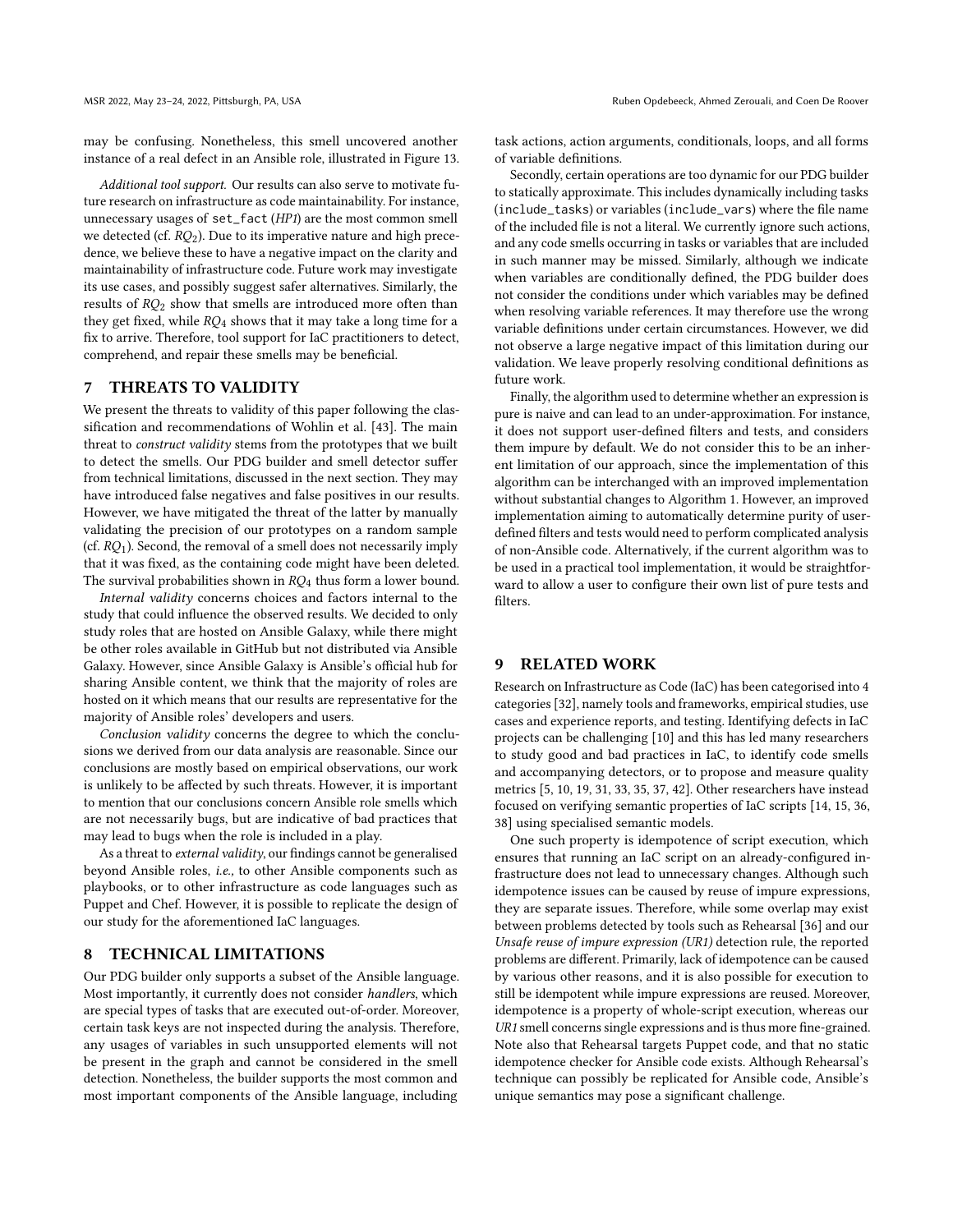Existing analysis tools for Ansible [\[4,](#page-10-11) [5,](#page-10-8) [27,](#page-11-4) [34\]](#page-11-17) mostly remain at the syntactical level and do not compute complex control nor data flow. This may in part be due to the intricate variable precedence rules and lazily-evaluated template expressions. However, the lack of data flow information leads to tool limitations. For example, Opdebeeck et al. [\[27\]](#page-11-4) introduce a structural model that abstracts over Ansible syntax and use it to distil change metrics between Ansible role releases. As the change distiller cannot trace variables to their definitions, it is limited in recognising variable renaming changes and distils removal and addition changes instead. The so-called SRT introduced by Dai et al. [\[4\]](#page-10-11) is similar to [Opdebeeck](#page-11-4) [et al.'](#page-11-4)s structural model, but also models sequential ordering of tasks. Control flow induced by loops and conditions is not supported. The SRT is used to analyse the security of shell scripts executed by Ansible tasks. To this end, template expressions are simplified by substituting literal values for statically-known variables. However, the tool does not fully account for the complex Ansible semantics.

We have proposed a Program Dependence Graph based representation of Ansible roles that models their control and data flow succinctly. PDG-based representations have already proven themselves as enablers of advanced development tooling. Applications include optimisation [\[7,](#page-10-12) [29\]](#page-11-18) and program slicing [\[28,](#page-11-19) [40,](#page-11-20) [41\]](#page-11-21), code clone detection [\[20\]](#page-11-22), refactoring [\[12,](#page-10-13) [30\]](#page-11-23), and static security analysis [\[11,](#page-10-14) [17\]](#page-11-24). Moreover, derivatives of the PDG representation have been paired with graph mining algorithms to recommend code snippets [\[24\]](#page-11-25), assess migration effort [\[25\]](#page-11-26), mine code change patterns [\[23\]](#page-11-27), and detect defects in library usages [\[1\]](#page-10-15).

This paper is the first to introduce a PDG-based representation for Ansible code. We have demonstrated its applicability by detecting variable-related code smells. To this end, the representation and its builder accurately account for the Ansible's variable precedence rules and lazily-evaluated template expressions. It is the first representation that captures this semantics in such detail, and we hope that it will enable developers and researchers to build tooling for and study software engineering problems of infrastructure code.

#### 10 CONCLUSION

Mistakes in infrastructure configuration data are a major cause of infrastructure defects. The intricate details of Ansible's variable and expression semantics may lead developers to unwittingly introduce such defects into their infrastructure code. Moreover, this semantics encumbers program comprehension and therefore introduces maintenance difficulties. We have proposed a catalogue of 6 novel code smells related to the usage of Ansible variables. The smells indicate unsafe reuses of variables, unintended overrides of variables, and variables defined with unnecessarily high precedence. To detect the proposed smells, we have transposed the concept of program dependence graphs from application to infrastructure code. Using the detector, we have conducted an empirical analysis into the prevalence and lifetime of the smells in over 20,000 opensource, reusable Ansible roles. The results show that these smells are becoming increasingly common and may take a long time before they get fixed. Furthermore, the rate at which new smells are introduced outpaces their fixes. Some smells often co-occur within the same role, suggesting that one smell may cause another. We

have also found evidence in the form of fixing commits suggesting that certain smells may be indicative of infrastructure defects. The proposed smells and the accompanying detector can therefore serve as a valuable asset for practitioners to spot maintainability and reliability issues in their infrastructure code.

# ACKNOWLEDGMENTS

The authors would like to thank the anonymous referees for their helpful comments and suggestions. This work is supported by the Research Foundation Flanders under Grant No. 1SD4321N and the Excellence of Science project 30446992 "SECO-Assist" financed by Research Foundation Flanders and F.R.S. - FNRS.

# REFERENCES

- <span id="page-10-15"></span>[1] Sven Amann, Hoan Anh Nguyen, Sarah Nadi, Tien N. Nguyen, and Mira Mezini. 2019. Investigating next Steps in Static API-Misuse Detection. In Proceedings of the 16th International Conference on Mining Software Repositories (MSR '19). 265–275.<https://doi.org/10.1109/MSR.2019.00053>
- <span id="page-10-5"></span>[2] Marc Aschmann. 2015. Commit in servergrove.symfony2 role. Retrieved January 19, 2022 from [https://github.com/servergrove/ansible-symfony2/commit/](https://github.com/servergrove/ansible-symfony2/commit/2285f4d8e9f4da7b33d08ade38102869a45f1455) [2285f4d8e9f4da7b33d08ade38102869a45f1455](https://github.com/servergrove/ansible-symfony2/commit/2285f4d8e9f4da7b33d08ade38102869a45f1455)
- <span id="page-10-3"></span>Brian Coca. 2018. Ansible Proposal: redesign variable interface. Retrieved January 9, 2022 from<https://github.com/ansible/proposals/issues/127>
- <span id="page-10-11"></span>[4] Ting Dai, Alexei Karve, Grzegorz Koper, and Sai Zeng. 2020. Automatically Detecting Risky Scripts in Infrastructure Code. In Proceedings of the 11th ACM Symposium on Cloud Computing (SoCC '20). 358–371. [https://doi.org/10.1145/](https://doi.org/10.1145/3419111.3421303) [3419111.3421303](https://doi.org/10.1145/3419111.3421303)
- <span id="page-10-8"></span>[5] Stefano Dalla Palma, Dario Di Nucci, Fabio Palomba, and Damian Andrew Tamburri. 2020. Toward a catalog of software quality metrics for infrastruc-ture code. J. Syst. Softw. 170, Article 110726 (Dec. 2020), 8 pages. [https:](https://doi.org/10.1016/j.jss.2020.110726) [//doi.org/10.1016/j.jss.2020.110726](https://doi.org/10.1016/j.jss.2020.110726)
- <span id="page-10-4"></span>[6] Christophe-Marie Duquesne. 2021. Ansible Issue: loop\_var is taking precedence over variable defined in the var block of the task. Retrieved January 9, 2022 from <https://github.com/ansible/ansible/issues/75616>
- <span id="page-10-12"></span>Jeanne Ferrante, Karl J. Ottenstein, and Joe D. Warren. 1987. The Program Dependence Graph and Its Use in Optimization. ACM Trans. Program. Lang. Syst. 9, 3 (July 1987), 319–349.<https://doi.org/10.1145/24039.24041>
- <span id="page-10-6"></span>[8] Fran Fitzpatrick. 2019. Issue: Role Should NOT Smash Ansible Facts. Retrieved January 19, 2022 from [https://github.com/dj-wasabi/ansible-zabbix-agent/issues/](https://github.com/dj-wasabi/ansible-zabbix-agent/issues/207) [207](https://github.com/dj-wasabi/ansible-zabbix-agent/issues/207)
- <span id="page-10-0"></span>[9] John Graham-Cunning. 2020. Cloudflare outage on July 17, 2020. Retrieved January 9, 2022 from [https://blog.cloudflare.com/cloudflare-outage-on-july-17-](https://blog.cloudflare.com/cloudflare-outage-on-july-17-2020/) [2020/](https://blog.cloudflare.com/cloudflare-outage-on-july-17-2020/)
- <span id="page-10-2"></span>[10] Michele Guerriero, Martin Garriga, Damian A. Tamburri, and Fabio Palomba. 2019. Adoption, Support, and Challenges of Infrastructure-as-Code: Insights from Industry. In Proceedings of the 35th IEEE International Conference on Software Maintenance and Evolution, Industrial Track (ICSME '19). 580–589. [https://doi.](https://doi.org/10.1109/ICSME.2019.00092) [org/10.1109/ICSME.2019.00092](https://doi.org/10.1109/ICSME.2019.00092)
- <span id="page-10-14"></span>[11] Christian Hammer and Gregor Snelting. 2009. Flow-sensitive, context-sensitive, and object-sensitive information flow control based on program dependence graphs. Int. J. Inf. Sec. 8, 6 (Dec. 2009), 399–422. [https://doi.org/10.1007/s10207-](https://doi.org/10.1007/s10207-009-0086-1) [009-0086-1](https://doi.org/10.1007/s10207-009-0086-1)
- <span id="page-10-13"></span>[12] Keisuke Hotta, Yoshiki Higo, and Shinji Kusumoto. 2012. Identifying, Tailoring, and Suggesting Form Template Method Refactoring Opportunities with Program Dependence Graph. In Proceedings of the 16th European Conference on Software Maintenance and Reengineering (CSMR '12). 53–62. [https://doi.org/10.1109/CSMR.](https://doi.org/10.1109/CSMR.2012.16) [2012.16](https://doi.org/10.1109/CSMR.2012.16)
- <span id="page-10-7"></span>[13] Mah Chia Hui. 2020. Commit: updated code to get higher score on ansible galaxy. Retrieved January 19, 2022 from [https://github.com/Senzing/ansible-role-stream](https://github.com/Senzing/ansible-role-stream-producer/commit/57f0f85f389aa93677465952d528040082d2cddc)[producer/commit/57f0f85f389aa93677465952d528040082d2cddc](https://github.com/Senzing/ansible-role-stream-producer/commit/57f0f85f389aa93677465952d528040082d2cddc)
- <span id="page-10-9"></span>[14] Waldemar Hummer, Florian Rosenberg, Fábio Oliveira, and Tamar Eilam. 2013. Testing Idempotence for Infrastructure as Code. In Proceedings of the 14th ACM/IFIP/USENIX International Middleware Conference (Middleware '13). 368–388. [https://doi.org/10.1007/978-3-642-45065-5\\_19](https://doi.org/10.1007/978-3-642-45065-5_19)
- <span id="page-10-10"></span>[15] Katsuhiko Ikeshita, Fuyuki Ishikawa, and Shinichi Honiden. 2017. Test Suite Reduction in Idempotence Testing of Infrastructure as Code. In Proceedings of the 11th International Conference on Tests and Proofs (TAP@STAF '17). 98–115. [https://doi.org/10.1007/978-3-319-61467-0\\_6](https://doi.org/10.1007/978-3-319-61467-0_6)
- <span id="page-10-1"></span>[16] Santosh Janardhan. 2021. More details about the October 4 outage. Retrieved January 9, 2022 from [https://engineering.fb.com/2021/10/05/networking-traffic/](https://engineering.fb.com/2021/10/05/networking-traffic/outage-details/) [outage-details/](https://engineering.fb.com/2021/10/05/networking-traffic/outage-details/)